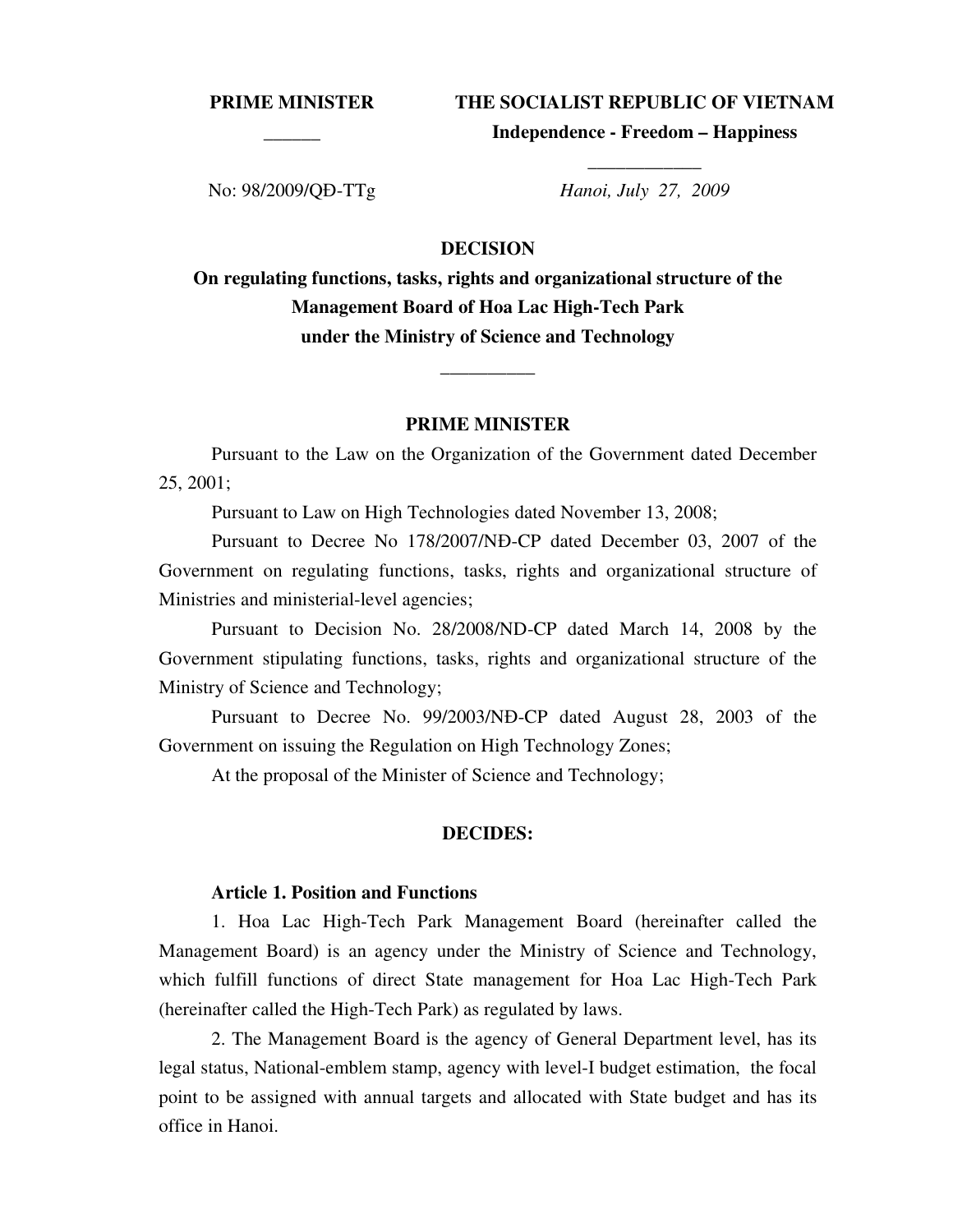## **Article 2. Tasks and Rights**

The Management Board fulfills tasks and rights as follows:

1. Developing and submitting to the Minister of Science and Technology to submit the Government, Prime Minister for approving or issuing:

a) Planning, annual development plans, 5-year and long-term plans for the High Technology Zone;

b) Preferential mechanisms and policies for the High-Tech Park appropriate for practical development conditions of each period and as regulated by laws;

c) Attractive mechanisms and special preferential policies for staff and officials and laborers working in the Management Board.

2. Submitting to the Minister of Science and Technology for approving, deciding or issuing:

a) Projects under Group A funded from State budget, ODA funded projects and aids for investing in the development of the High-Tech Park as stipulated by laws;

b) Legal and regulatory documents on the High-Tech Park.

3. Preparing investment development plans and annual budget estimations (for investment development and regular expenses) to submit to the Ministry of Planning and Investment and Ministry of Finance for consolidation in accordance to laws on State budget.

4. Submitting authorized State agencies to decide on ranges and prices, fees and charges in the High-Tech Park as stipulated by laws.

5. Organizing the implementation, examining the implementing of legal and regulatory documents, policies, planning, plans, proposals, projects and programs in the High-Tech Park after they are approved or issued by authorized levels.

6. Issuing professional guidelines and international legal documents as stipulated by laws.

7. Regarding the management of planning, development plans:

a) Managing and organizing the implementation of general construction planning after they are approved by authorized levels;

b) Organizing the preparation, approval, management, monitoring and implementation of detailed planning for functions areas;

c) Granting, modifying, withdrawing certificates of construction planning for investment projects in the High-Tech Park;

d) Organizing the implementation of plans on construction and development of the High-Tech Park's plans after they are approved by authorized levels.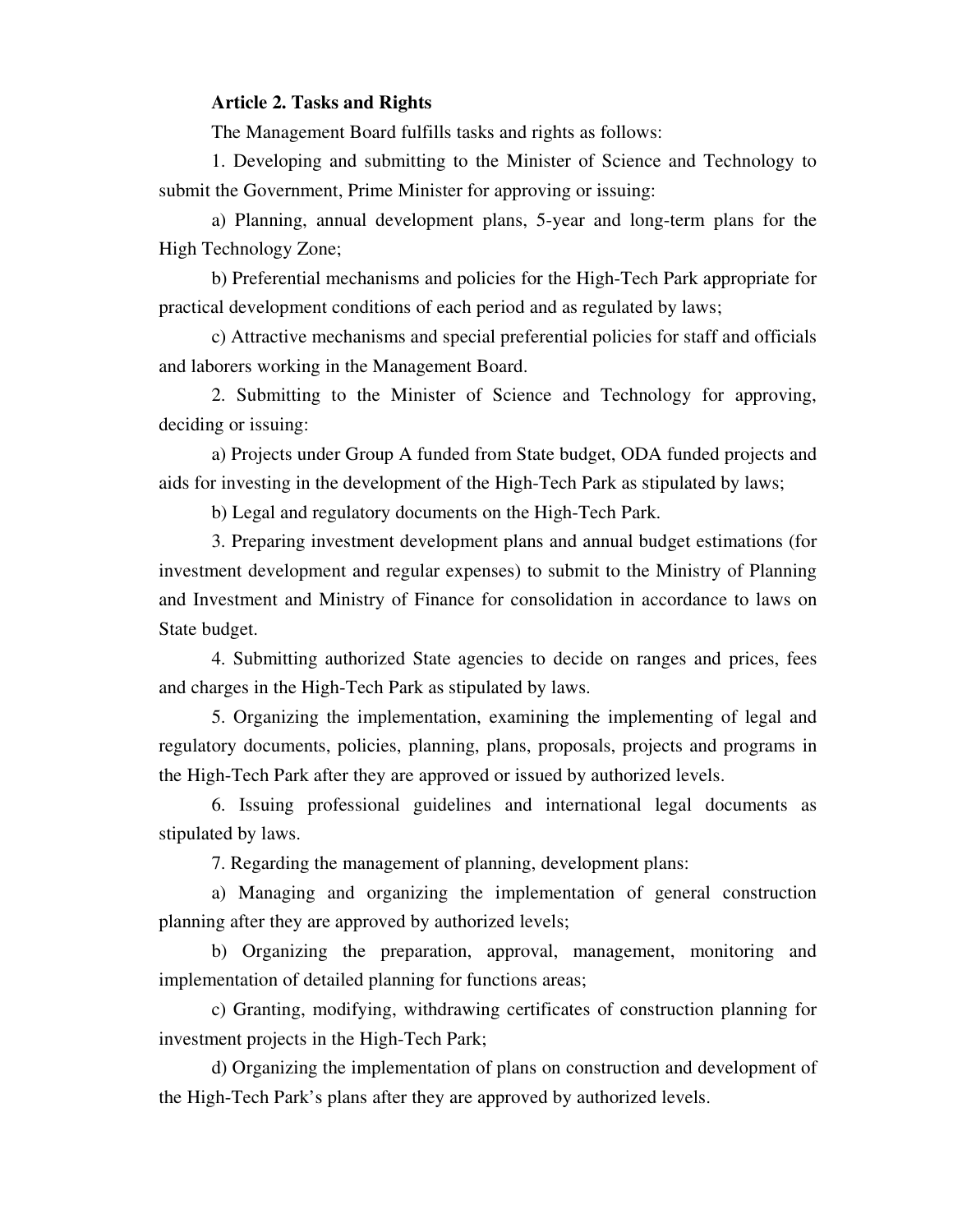8. Regarding the investment mobilization, management of investment and construction:

a) Organizing activities of domestic and foreign investment and trade promotion and advertisement to attract investment resources for the High-Tech Park;

b) Guiding, organizing the implementation of investment projects funded by State budget as stipulated by laws;

c) Being the investor of assigned investment works funded by State budget;

d) Making decisions on investment projects on infrastructure building, executing authorities of investment decision-makers for projects under Group B, C according to the Minister of Science and Technology's delegation of authority; managing investment of projects under Group A, B, C funded by State budget, ODA funded projects and aids (if any) for investing in the High-Tech Park; signing contracts of BOT, BTO and BT types as stipulated by laws;

đ) Having approval opinions for basic designs of investment projects in the High-Tech Park based on general planning, detailed planning and as stipulated by laws;

e) Being the focal point for receiving and managing the use of ODA fund for infrastructure building of the High-Tech Park.

9. Granting, re-granting, modifying, extending, and withdrawing certificates and permits as follows:

a) Investment certificates;

b) Permits for establishing commercial representative offices of domestic and foreign organizations and individuals;

c) Permits for construction works;

d) Labor permits for foreigners, Vietnamese oversea working in the High-Tech Park; labor books for Vietnamese laborers working in the High-Tech Park;

đ) Certificates of origins;

e) Other permits and certificates as stipulated by laws.

10. Regarding land use and management:

a) Being allocated with land (including land and water surface) for one time to organize the construction and development of the High-Tech Park according to regulations and using purposes approved by State authorized agencies; re-allocating land for investors to rent as stipulated by laws;

b) Coordinating with local authorities and relevant agencies to organize the land clearance and compensation in the High-Tech Park;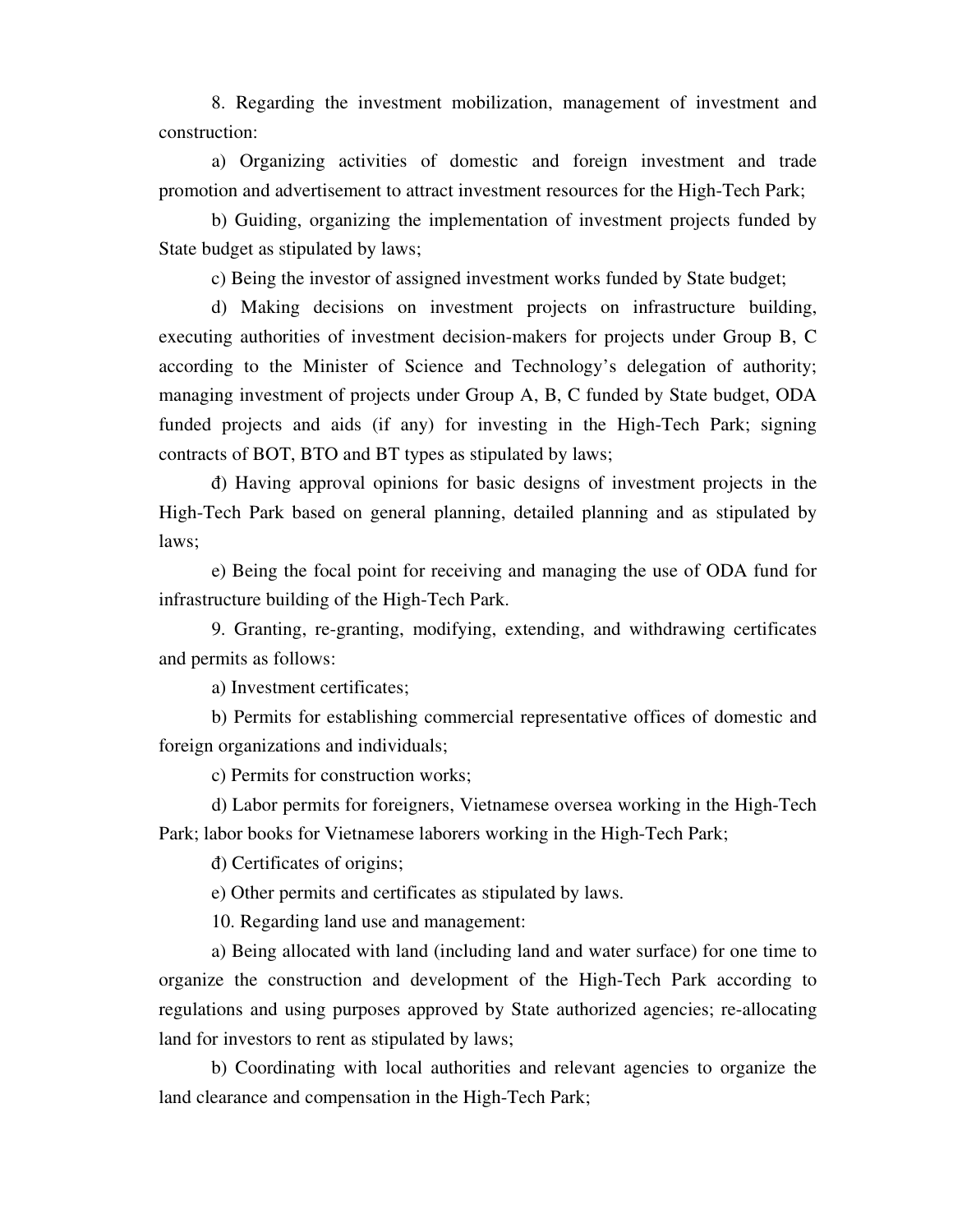c) Organizing the detailed land-use planning, preparing detailed land-use plans for the High-Tech Park as stipulated by laws;

d) For cases of land re-allocation, land renting without through auction process of land-use rights or bidding process of projects using land: making decisions on levels of land-use fees, land rent fees, on exemptions of land-use fees, land rent fees (for land without infrastructure) for each project in the High-Tech Part on the basis of price ranges issued by State authorized agencies; on fees for using infrastructure works invested by State budget in the High-Tech Part when land is re-allocated or rented;

đ) Organizing auction for land-use rights and bidding for projects using land for investment projects subjected to bidding and auction in the High-Tech Park;

e) Agreeing with enterprises doing business in infrastructure in fixing prices for renting land with technical infrastructure, fees, and charges as stipulated by laws.

11. Regarding management and protection of natural resources and environment

a) Approving assessment reports on environment impacts and confirming commitments on environment protection for investment projects in the High-Tech Park according to the delegation and as stipulated by laws;

b) Coordinating with the Ministry of Natural Resources and Environment in management and examination of implementing measures for natural resource and environment protection in the High-Tech Park; making recommendations to the authorized agency to handle violations in the field of natural resources and environment

12. Regarding service management and security assurance:

a) Managing activities of exploitation, business, services and using of investment works; directly managing, exploiting, using and maintaining technical infrastructure works invested by the State in the High-Tech Park;

b) Approving prices, fees and charges applied in the High-Tech Park according to the delegation; collecting, managing, and using fees and charges as stipulated by laws;

c) Chairing, coordinating with the local authority and relevant agencies to issue regulations to ensure security, order, fight prevention and follow cultural lifestyles during the construction, management and exploitation of works in the High-Tech Park.

13. Regarding organization and management of high-tech enterprise incubation: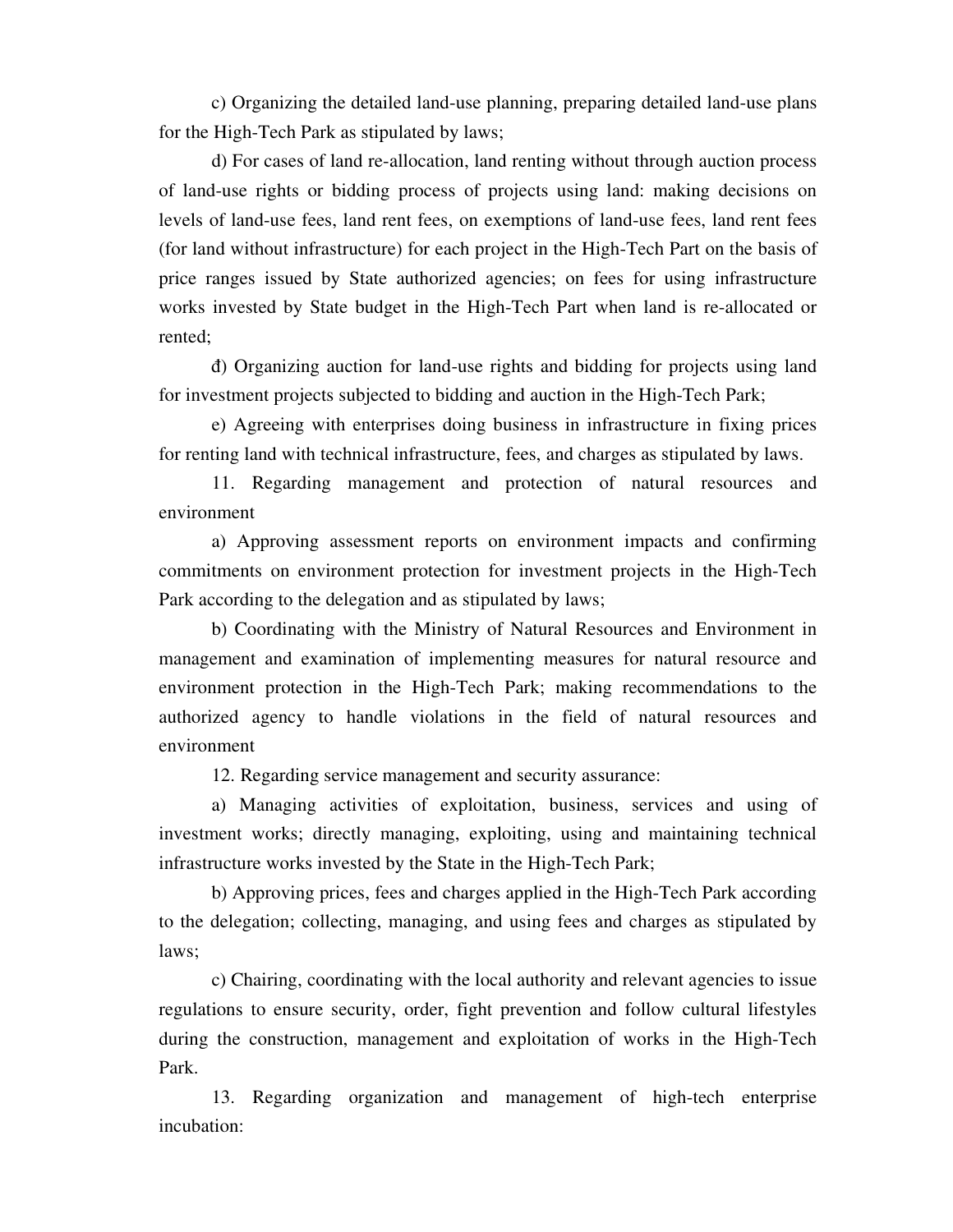a) Making decisions on incubated technology fields, targets and forms as stipulated by laws;

b) Making decisions on supporting forms for organizations and individuals participation in incubation as stipulated by laws.

14. Cooperating with domestic and foreign organizations and individuals as stipulated by laws.

15. Registering labor regulations, collective labor contracts, salary scales, salary tables, plans on sending laborers to practice in foreign countries less than 90 days for enterprises; reporting to State authorized agencies on statues of signing, terminating labor contracts of enterprises.

16. Organizing, supporting training for human resources in the High-Tech Park; establishing standards for technology skills, organizing examination and granting certificates according to skill standards.

17. Managing the organizational structure, contracted staff and permanent staff and training for officials, staff and laborers working in the Management Board as stipulated by laws.

18. Coordinating with State management agencies to investigate, examine enterprises in the High-Tech Part in the implementation of legal regulations; handling complaints, denunciations, prevention and protections of corruption, waste and negative practices and resolving legal violations under State management fields as stipulated by laws.

19. Managing and using assigned financial sources and assets as stipulated by laws.

20. Being allowed to open accounts at the State Treasury to collect withdrawals invested by State budget (if any), other incomes for operation, maintenance and re-invesment in the High-Tech Park according to decisions of State authorized agencies.

21. Being the focal point in terms of S&T plans; approving, guiding agencies under the Management Board to carry out research themes, scientific projects and projects on applying S&T advancements.

22. Regularly and urgently reporting to the Prime Minister, the Minister of Science and Technology, relevant Ministries, branches and agencies on statues of investment, construction, development, management and activities of the High-Tech Park.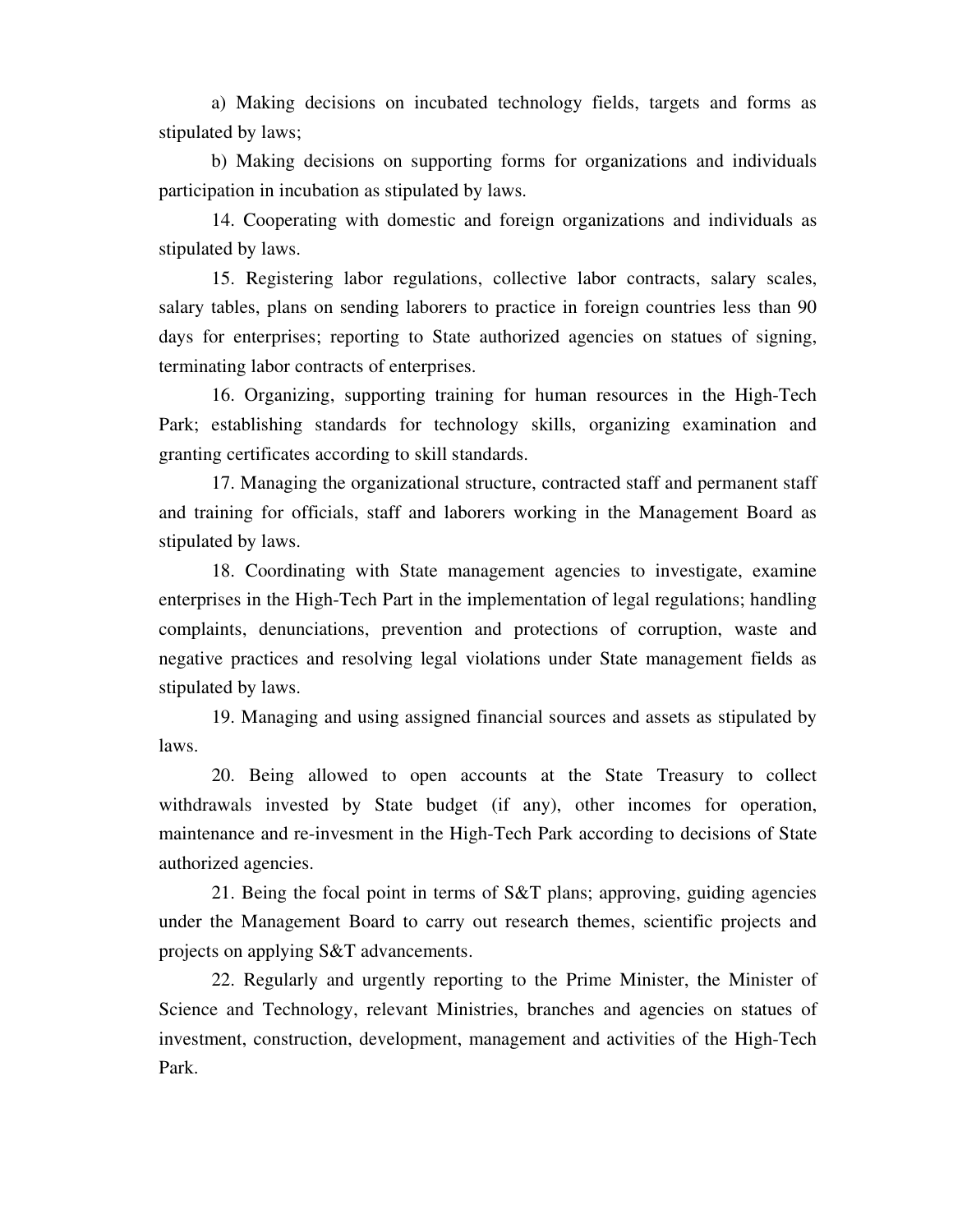23. Carrying out the administrative reform in the High-Tech Park according to programs and plans on administrative reform of the Ministry of Science and Technology.

24. Carrying out other tasks and rights assigned by the Minister of Science and Technology and as stipulated by laws.

# **Article 3. The organizational structure**

1. Administrative organizations assist the Director of the Management Board to fulfill State management functions:

a) The Office;

b) Department for Planning - Finance;

c) Department for Investment Support;

d) Department for Planning, Construction and Environment.

Organizations mentioned from point a to point d of this Article are allowed to organize sections. The establishment of sections is decided by the Director of the Management Board after the Minister of Science and Technology approves.

2. Administrative units:

a) Training Center;

b) General Service Center;

c) Center for High-Tech Enterprise Incubation;

d) Section for Project Management and Infrastructure Exploitation.

3. Based on tasks required for each period, the Director of the Management Board submits to the authorized agency for deciding or entitled to decide the establishment of the Management Boards of investment and construction projects as administrative units as stipulated by laws.

## **Article 4. Leaders**

1. The Management Board has the Director and not more than 3 Vice Directors. The Director of the Management Board can be the concurrent position by the Deputy Mister of Science and Technology.

2. The Directors and Vice Directors are appointed, dismissed or removed by the Minister of Science and Technology as stipulated by laws.

3. The Director of the Management Board is responsible for stipulating specific functions, task and rights of administrative organizations and units.

4. The Director of the Management Board is responsible to the Minister of Science and Technology and laws for the Management Board's entire operation. Vice Directors are responsible to the Director and laws for the assigned fields.

**Article 5. Validity and enforceability**